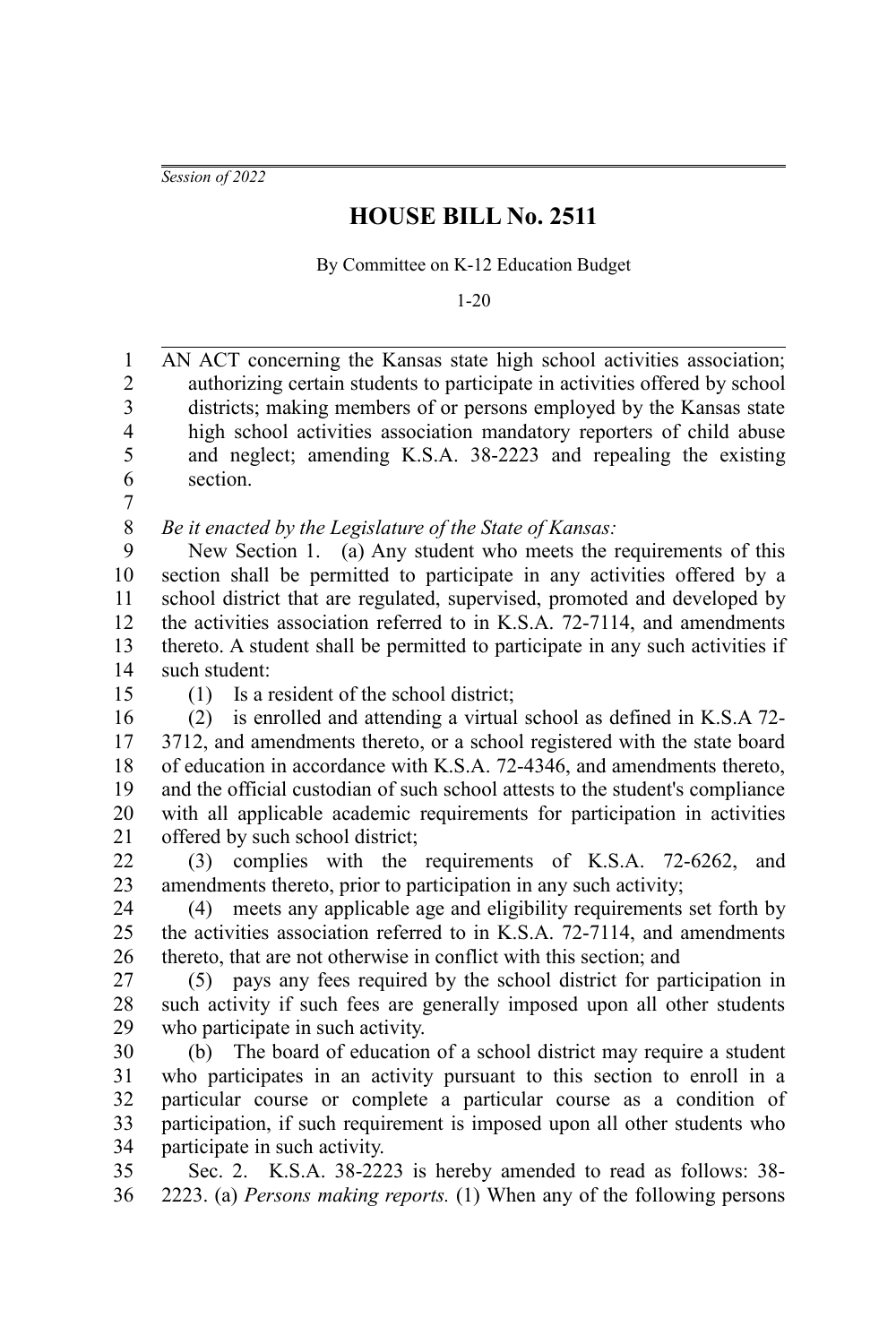has reason to suspect that a child has been harmed as a result of physical, mental or emotional abuse or neglect or sexual abuse, the person shall report the matter promptly as provided in subsections (b) and (c); 1 2 3

(A) The following persons providing medical care or treatment: Persons licensed to practice the healing arts, dentistry and optometry, persons engaged in postgraduate training programs approved by the state board of healing arts, licensed professional or practical nurses and chief administrative officers of medical care facilities; 4 5 6 7 8

(B) the following persons licensed by the state to provide mental health services: Licensed psychologists, licensed masters level psychologists, licensed clinical psychotherapists, licensed social workers, licensed marriage and family therapists, licensed clinical marriage and family therapists, licensed behavioral analysts, licensed assistant behavioral analysts, licensed professional counselors, licensed clinical professional counselors and registered alcohol and drug abuse counselors; 9 10 11 12 13 14 15

(C) teachers, school administrators-or *and* other employees of an educational institution which *that* the child is attending and *any member of the board of directors of the Kansas state high school activities association referenced in K.S.A. 72-7114, and amendments thereto, and any person who is employed by or is an officer of such association;* 16 17 18 19 20

*(D)* persons licensed by the secretary of health and environment to provide child care services or the employees of persons so licensed at the place where the child care services are being provided to the child; 21 22 23

(D)*(E)* firefighters, emergency medical services personnel, law enforcement officers, juvenile intake and assessment workers, court services officers, community corrections officers, case managers appointed under K.S.A. 2021 Supp. 23-3508, and amendments thereto, and mediators appointed under K.S.A. 2021 Supp. 23-3502, and amendments thereto; and 24 25 26 27 28 29

 $(E)(F)$  any person employed by or who works as a volunteer for any organization, whether for profit or not-for-profit, that provides social services to pregnant teenagers, including, but not limited to, counseling, adoption services and pregnancy education and maintenance. 30 31 32 33

(2) In addition to the reports required under subsection  $(a)(1)$ , any person who has reason to suspect that a child may be a child in need of care may report the matter as provided in subsection (b) and (c). 34 35 36

(b) *Form of report.* (1) The report may be made orally and shall be followed by a written report if requested. Every report shall contain, if known: The names and addresses of the child and the child's parents or other persons responsible for the child's care; the location of the child if not at the child's residence; the child's gender, race and age; the reasons why the reporter suspects the child may be a child in need of care; if abuse or neglect or sexual abuse is suspected, the nature and extent of the harm 37 38 39 40 41 42 43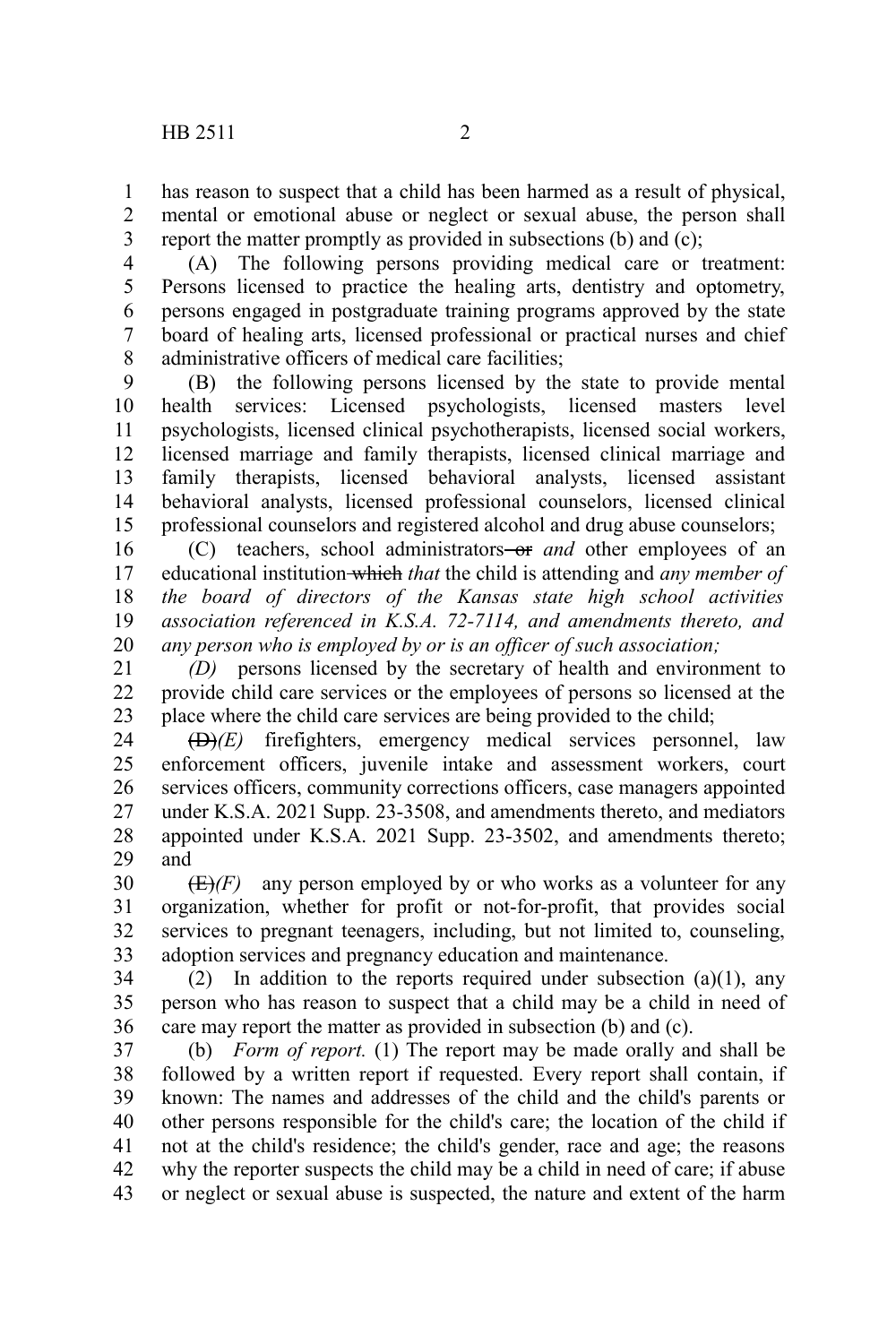to the child, including any evidence of previous harm; and any other information that the reporter believes might be helpful in establishing the cause of the harm and the identity of the persons responsible for the harm. 1 2 3

(2) When reporting a suspicion that a child may be in need of care, the reporter shall disclose protected health information freely and cooperate fully with the secretary and law enforcement throughout the investigation and any subsequent legal process. 4 5 6 7

(c) *To whom made.* Reports made pursuant to this section shall be made to the secretary, except as follows: 8 9

(1) When the Kansas department for children and families is not open for business, reports shall be made to the appropriate law enforcement agency. On the next day that the department is open for business, the law enforcement agency shall report to the department any report received and any investigation initiated pursuant to K.S.A. 38-2226, and amendments thereto. The reports may be made orally or, on request of the secretary, in writing. 10 11 12 13 14 15 16

(2) Reports of child abuse or neglect occurring in an institution operated by the Kansas department of corrections shall be made to the attorney general or the secretary of corrections. Reports of child abuse or neglect occurring in an institution operated by the Kansas department for aging and disability services shall be made to the appropriate law enforcement agency. All other reports of child abuse or neglect by persons employed by the Kansas department for aging and disability services or the Kansas department for children and families, or of children of persons employed by either department, shall be made to the appropriate law enforcement agency. 17 18 19 20 21 22 23 24 25 26

(d) *Death of child.* Any person who is required by this section to report a suspicion that a child is in need of care and who knows of information relating to the death of a child shall immediately notify the coroner as provided by K.S.A. 22a-242, and amendments thereto. 27 28 29 30

(e) *Violations.* (1) Willful and knowing failure to make a report required by this section is a class B misdemeanor. It is not a defense that another mandatory reporter made a report. 31 32 33

(2) Intentionally preventing or interfering with the making of a report required by this section is a class B misdemeanor. 34 35

(3) Any person who willfully and knowingly makes a false report pursuant to this section or makes a report that such person knows lacks factual foundation is guilty of a class B misdemeanor. 36 37 38

(f) *Immunity from liability.* Anyone who, without malice, participates in the making of a report to the secretary or a law enforcement agency relating to a suspicion a child may be a child in need of care or who participates in any activity or investigation relating to the report or who participates in any judicial proceeding resulting from the report shall have 39 40 41 42 43